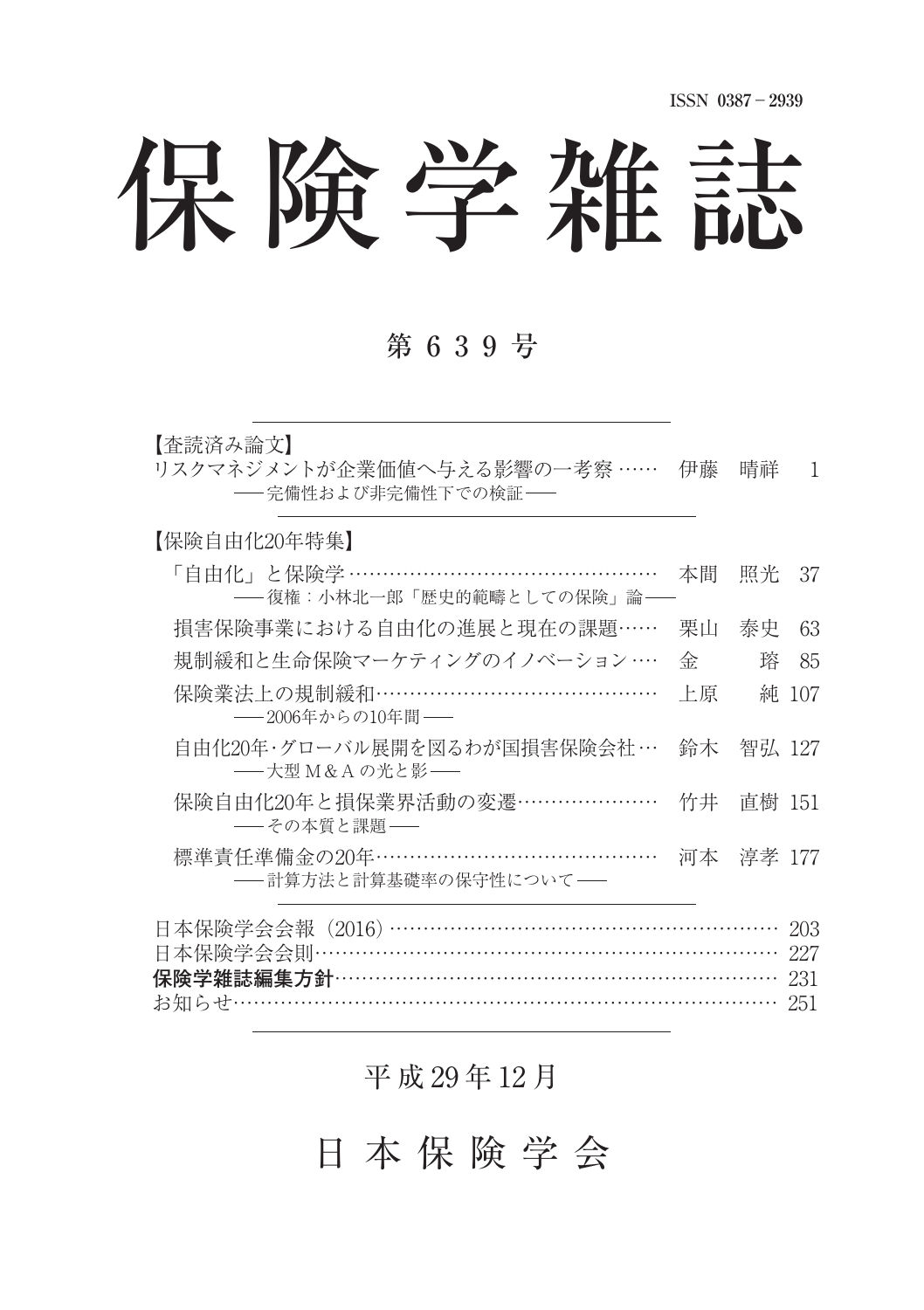|                                                                        | 保 |       | 険 学 雑 誌 |                                                                                            |        |
|------------------------------------------------------------------------|---|-------|---------|--------------------------------------------------------------------------------------------|--------|
|                                                                        | 第 | 639 号 |         |                                                                                            |        |
| 平成29年12月31日<br>- 発行                                                    |   |       |         |                                                                                            |        |
|                                                                        |   |       |         | 《非売品》                                                                                      |        |
|                                                                        |   | 編集委員  | 中       | 浜<br>石田成<br>河本淳孝<br>澤 本 百 合                                                                | 隆<br>則 |
|                                                                        |   |       | Ш       | 安井敏晃<br>下典                                                                                 | 孝      |
| 編 集 兼<br>発 行 者                                                         | Ħ |       |         | 本保険学会                                                                                      |        |
| 東京都千代田区丸の内3-4-1 新国際ビル3階<br>$\overline{3}100-0005$<br>公益財団法人生命保険文化センター内 |   |       |         |                                                                                            |        |
| 発 行 所                                                                  | Ħ |       |         | 本保険学会                                                                                      |        |
| 5ு100-0005                                                             |   | 雷     |         | 東京都千代田区丸の内3-4-1 新国際ビル3階<br>公益財団法人生命保険文化センター内<br>話 $(03)5218 - 5225$<br>振替口座 00160-8-607601 |        |

印刷所 株式会社 松 涛 企 画 □102-0074 千代田区九段南 3-2-2